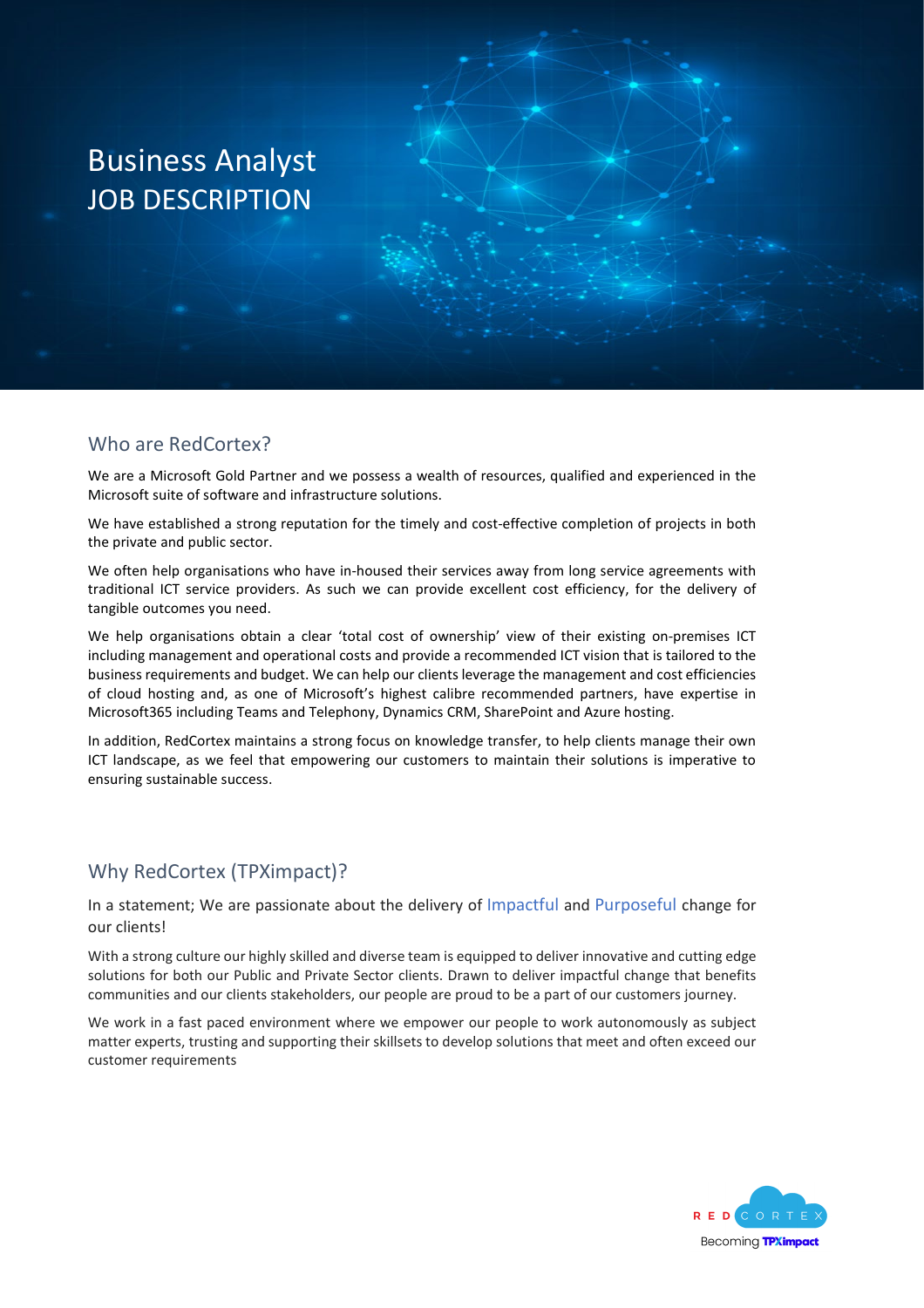# Business Analyst JOB DESCRIPTION

#### Who are TPXimpact?

On 9<sup>th</sup> December 2021 RedCortex announced the very exciting news that we had been acquired by the TPXimpact. With both organisations sharing the same DNA, to deliver tangible, quality outputs quickly for our customers, this only extends our opportunities to work with even more exciting clients.

With a real focus on people and culture, the RedCortex team are excited to venture onto the next chapter with our extended family.

Below are just some examples of what makes RedCortex / TPXimpact a great environment to work in

**702 hours** donated to Charities & Communities in last 6 months and **£33,000** of donations to Charity

Extremely focused on diversity at every level, this is demonstrated by the fact that **51%** of our workforce is female, with a **40%** representation in leadership roles, which is unorthodox in a Digital / IT Organisation.

**1,092 careers** have been kick-started via our Community Investment Programme, which places us well on track for our target of 5,000 by 2025

We believe we are already well underway in achieving our target of **Net Zero** by 2025, if not already there! Our targets will soon be verified by the Science Based Targets initiative (SBTi)

Recently launched employee resource groups covering **women**, **LGBTQI** and **minority ethnic** groups. We also have a **Board Mentoring Programme**

Launch of a new **Academy** to build skills internally

A recent organisational survey a score of **8/10** in terms of confidence in Leadership

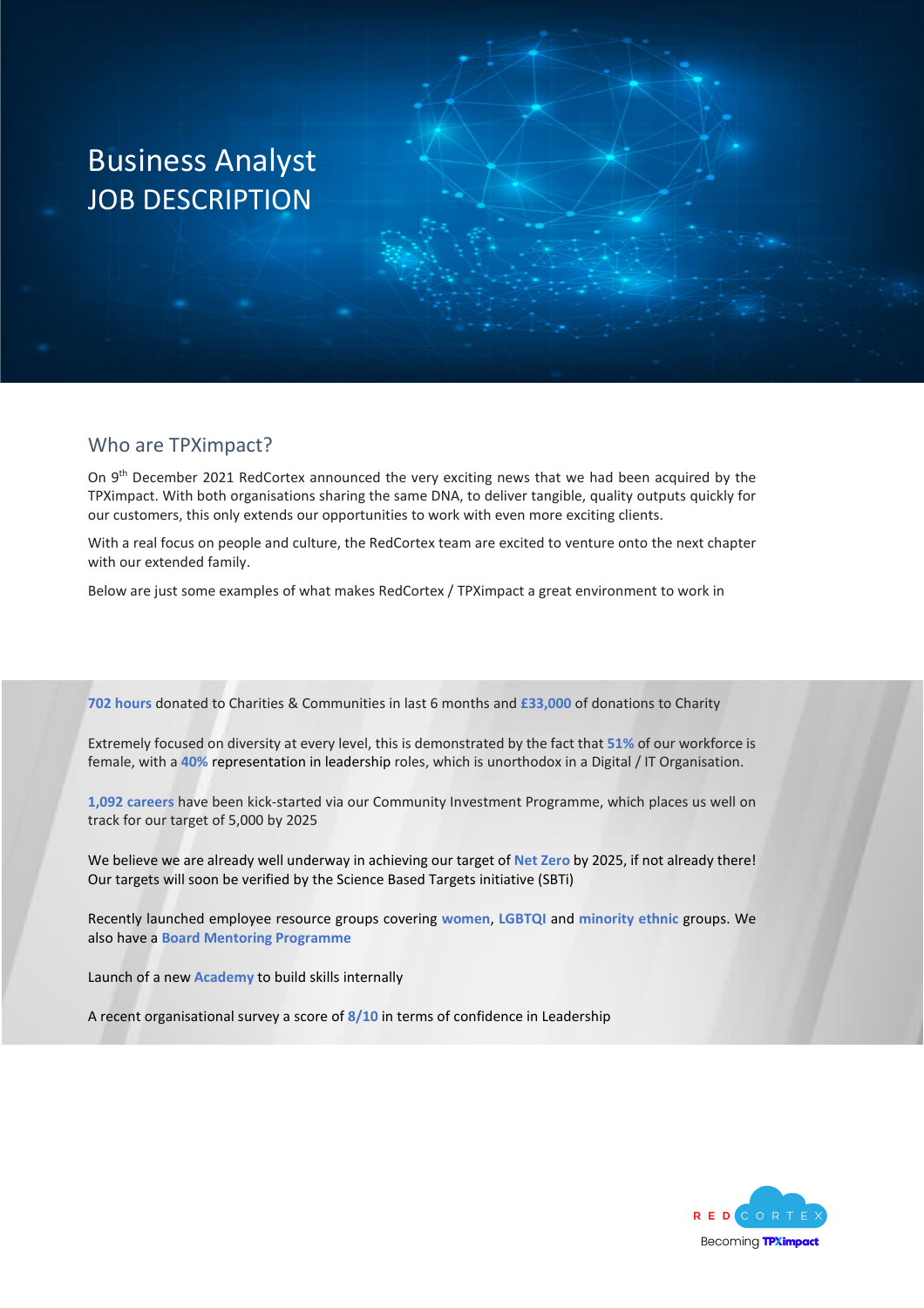# Business Analyst JOB DESCRIPTION

### Benefits of working for RedCortex?









25 days Holiday Pension 9% 2 Charity Volunteer Days





Electric Car Scheme Share Incentive Scheme Personal Development Allowance

Coming soon…



Œ 圧

Cycle to Work Scheme Working from Home Allowance